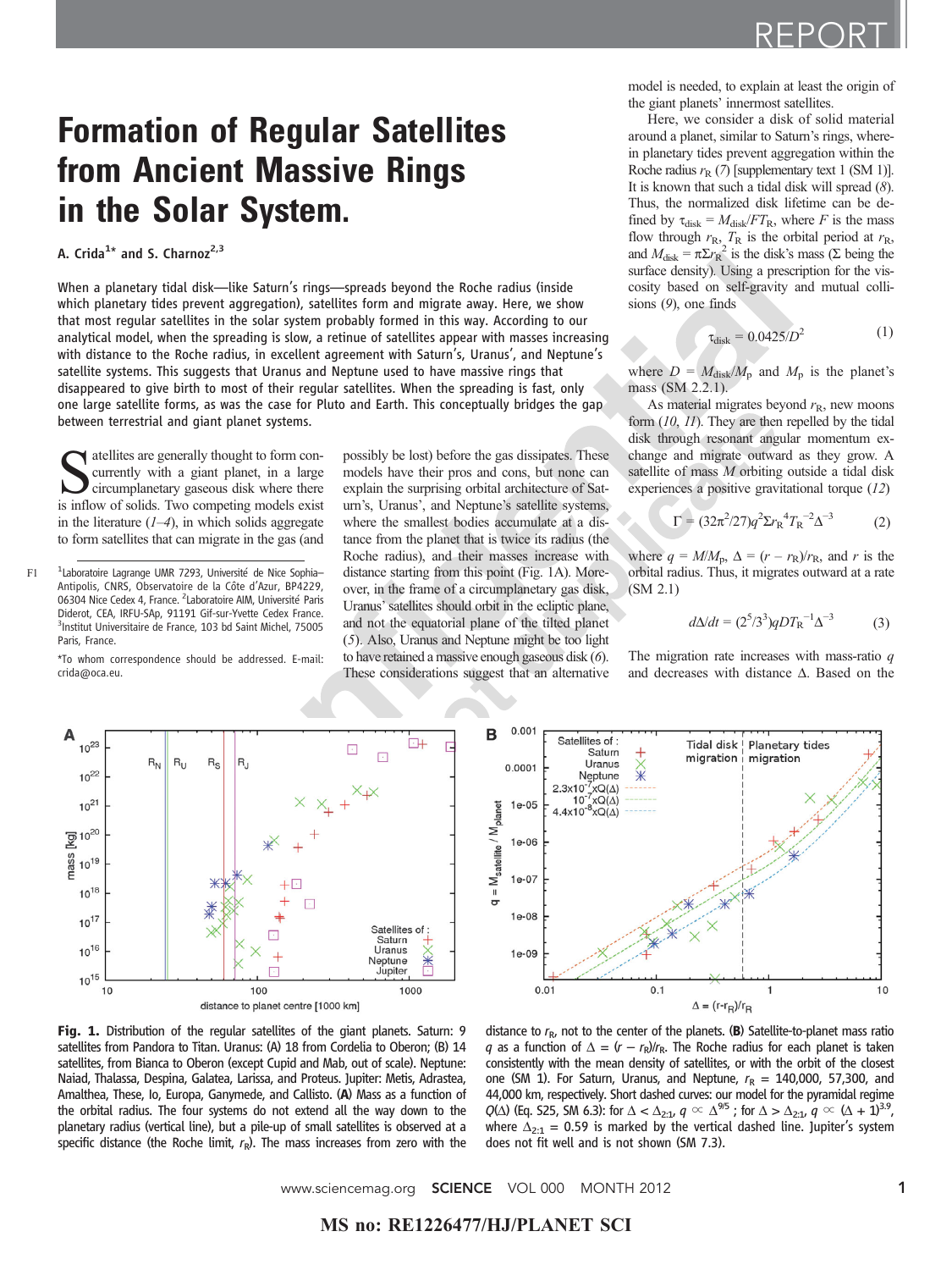restricted three-body problem, we assume that a satellite accretes everything within 2 Hill radii,  $r_{\rm H}$ , from its orbit (13, 14) [ $r_{\rm H} = r(q/3)^{1/3}$ ]. Thus, as a tidal disk spreads, a competition takes place between accretion and migration. We assume that the satellites do not perturb each other's orbit or the disk (SM 10), that  $\Delta \ll 1$ , and that D and  $\tau_{disk}$  (thus F and  $\Sigma$ ) are constant. We find from our analytical model (SM) that moon accretion proceeds in three steps, corresponding to three different regimes of accretion.

When the disk starts spreading, a single moon forms at the disk's edge (moon 1). As long as  $\Delta$  <  $2r_H/r$ , it will directly accrete the material flowing through  $r<sub>R</sub>$  and grow linearly with time, while migrating outward. This is the "continuous re-F2 gime" (Fig. 2A, SM 3). Integrating Eq. 3 with  $M = Ft$ , one finds that the condition  $\Delta < 2r_H/r$ holds until

$$
\Delta = \Delta_{\rm c} = (3/\tau_{\rm disk})^{1/2}
$$
  
 
$$
q = q_{\rm c} = -2\tau_{\rm disk}^{-3/2}
$$
 (4)

Using Eq. 1, one finds  $\Delta_c = 8.4D$ , occurring after  $\sim$ 10 orbits (SM 3.1).

Then, a second moon forms at  $r<sub>R</sub>$  (moon 2). Moon 2 migrates away rapidly, approaches moon 1, and is caught by it. Another moon forms, which is also eventually accreted by moon 1, and so on. The growth of moon 1 thus proceeds at the same average rate as before, but step by step through the accretion of moonlets: This is the "discrete regime" (Fig. 2B, SM 4). When  $\Delta$  >  $\Delta_c + 2r_H/r$ , moon 1 is too far away to accrete a

Fig. 2. Sketches of the three accretion regimes, where the accretion regions are defined as  $\pm 2r_H$ around a moon's location. The tidal disk is in gray with  $F$  denoting the mass flow at the edge. The first moon to form is in blue, the second in red, and the third in green. (A) Continuous regime: only one moon is present, directly fed by the disk's mass flow. (B) Discrete regime: When the first moon has  $r > r_c = r_R(\Delta_c + 1)$ , a new moonlet forms (in red). The first moon (blue) continues to grow by accreting these moonlets (red), which are fed by the disk and have masses  $\leq M_c$ . (C) Pyramidal regime: When the first moon has  $r - 2r_H$  $r_{\rm cr}$  several moons can form and grow up to  $M \geq M_c$ . Moons with  $r - 2r_H > r_c$  newly formed moon before this new moon leaves the continuous regime (SM 4.1). This corresponds to

$$
\Delta = \Delta_d = -3.1\Delta_c \tag{5}
$$

and  $q = q_d \sim 20 \tau_{disk}^{-3/2} \sim 2200D^3$  as shown in SM 4. Equation 1 implies that this occurs after ~100 orbits. Also,  $q_d$  < 0.1D provided  $D$  < 6.7  $\times$ 10−<sup>3</sup> . This is always the case around giant planets (see below and SM 7), and it justifies the assumption that  $D$  and  $\tau_{disk}$  are constant. After  $\Delta_d$  is reached, a third moon appears in the system, and the discrete regime ends.

As moons of fixed mass (produced by the discrete regime) appear successively at a given radius, they migrate outward with decreasing rate, and hence their mutual distance decreases; eventually, they merge. Therefore, moons of double mass are periodically formed, migrate outward, merge again, and so on. Assuming that the satellites do not perturb each other's orbit, mergers occur hierarchically—this is the "pyramidal regime" (SM 6). The moons' masses increase with distance, and an ordered orbital architecture settles. In the region  $r < r_{2:1} = 2^{2/3}r_{\text{R}}$ , the migration is controlled by the disk's torque (Eq. 3); then the mass-distance relation follows  $M \propto \Delta^{1.8}$ , and the number density of moons is proportional to  $1/\Delta$  (SM 6.1). Consequently, just outside  $r<sub>R</sub>$ , an accumulation of small moons is expected, consistent with observations (Fig. 1A). Beyond  $r_{2:1}$ , the migration is controlled by the planet's tides and  $M \propto r^{3.9}$ (SM 6.2).



grow through merging events between moons of similar masses.

This specific architecture is a testable observational signature of this process. A comparison with today's giant planet systems of regular moons reveals a very good match for Saturn, Uranus, and Neptune (Fig. 1B). Neptune's inner moons (blue stars) match our model (blue dotted line) very well, except for Despina, whose mass is underpredicted by a factor of 3. Uranus' satellites are somewhat more scattered, but the system globally follows our model on the two sides of  $r_{2:1}$  (SM 7.4), and the large number of satellites outside  $r<sub>R</sub>$  appears to be a natural byproduct of the pyramidal regime; however, the four main bodies are not ranked by mass. Saturn's case is especially notable because the eight regular satellites from Pandora to Titan (considering Janus plus Epimetheus as one object) have masses that closely follow our model (red dashed line), through four orders of magnitude in distance and six in mass. Although unlikely, given our present understanding of Saturn's tides (15), this result suggests that even Titan might have formed from the spreading of Saturn's initially massive rings. Titan being about 50 times more massive than Rhea could be understood in the frame of our model if the rings were initially very massive ( $D \sim 10^{-3}$ , see below), favoring the formation of one dominant moon, which migrated fast outward, taking most of the mass. Then, as the mass of the rings decreased, a standard pyramidal regime took place, giving birth to the other moons. However, Titan's tidal age

(the time needed to reach its orbit through Saturn's tides) is estimated at about 10 billion years (11); thus, Titan's fit with our model may be a coincidence.

Jupiter's system isn't compatible with the pyramidal regime (SM 7.3), suggesting a different formation mechanism, even if the Laplace resonance may have erased the initial configuration. The system of the Galilean moons is satisfactorily explained by the circumplanetary disk models  $(1-4)$ . These models may also explain the formation of Saturn's moons Titan and Iapetus but not those of the other satellites. Indeed, the conditions inside Saturn's circumplanetary disc were very different. Jupiter opened up a gap in the protoplanetary nebula early in the history of the solar system, whereas Saturn, which formed later and is less massive, hardly did (16).

Our model also predicts the conditions under which one moon is formed rather than numerous ones: Surprisingly, the mass and distance of moon 1 at the end of the discrete regime depend on only one parameter,  $\tau_{disk}$  (or *D*). Figure 3 F3 shows the different regimes encountered during the recession of a moon in the  $(\Delta, \tau_{\text{disk}})$  space (SM 8). When  $\tau_{disk}$  is large, a moon that forms in the discrete regime reaches a low mass and small  $\Delta$ , as shown by Eq. 5. Thus, the pyramidal regime dominates, where many moons coexist and migrate away. For each of the solar system's planets, the mass of the putative tidal disk is chosen to be about 1.5 times the mass of its current satellite system (SM 7) (Fig. 3). For all the